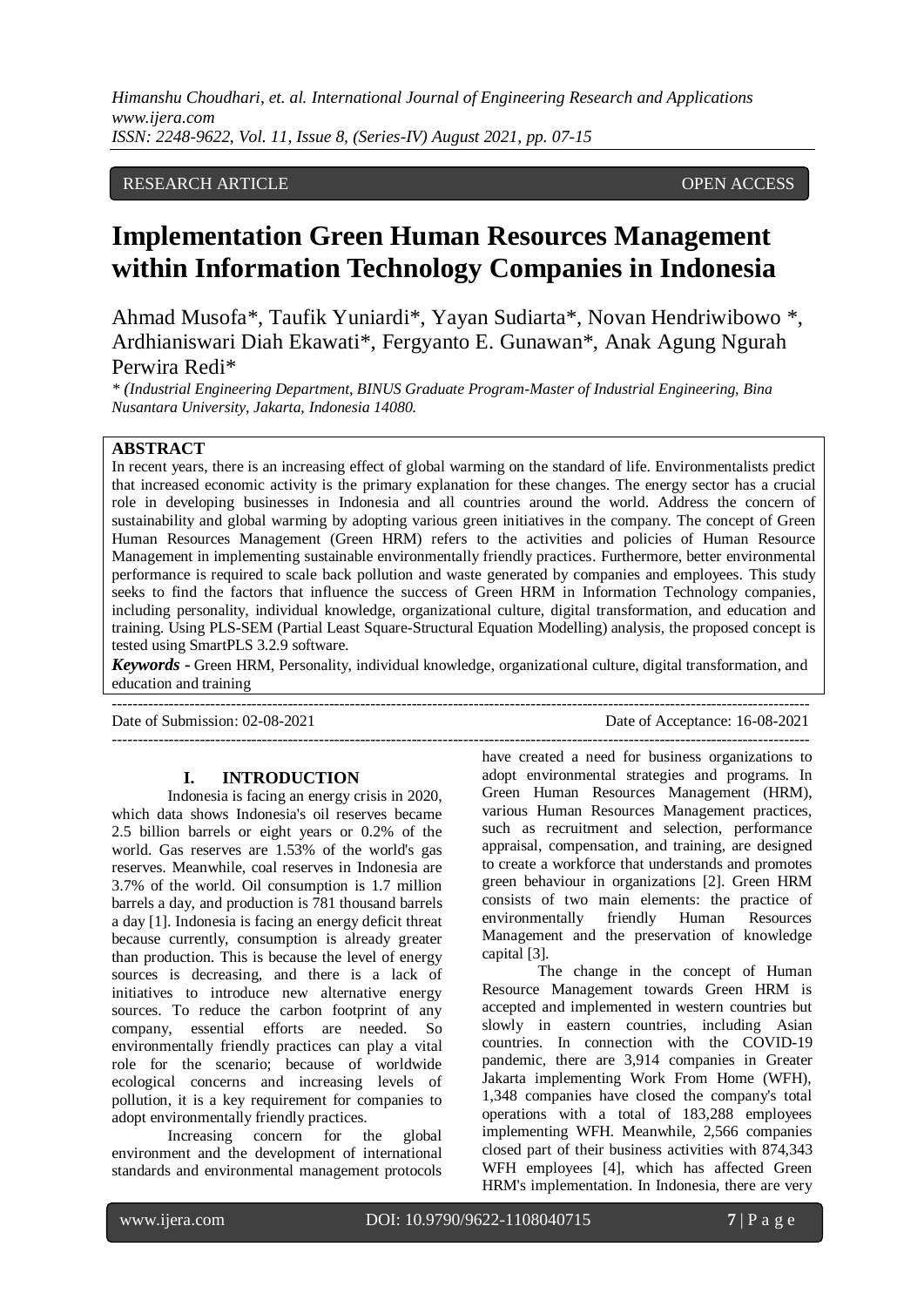few research and studies and practice and performance of Green HRM, so more research is needed to provide broader and better insights to achieve sustainable development.

One study from Shah [5] discusses the development of a measurement scale for green HRM. The study also mentioned many studies had been developed related to this topic. Although many studies have been created, the pandemic situation opens a new paradigm and trend of applying green HRM. Therefore, this study seeks to find the factors that influence the success of Green HRM in Information Technology companies, including personality, individual knowledge, organizational culture, digital transformation, and education and training during the pandemic situation that is implemented in Indonesia.

The rest of this paper is organized as follows. Section 2 provides a comprehensive discussion related conceptual model, theoretical background, hypothesis and literature review. Section 3 introduces the conceptual model of this study. Section 4 elaborates the methodology, research instrument, and data collection. Section 5 reports the data analysis and results. Section 6 provides discussion, and Section 7 continue with theoretical and practical implications of the study. Finally, conclusions and future research directions are presented in Section 8.

# **II. CONCEPTUAL MODEL, THEORETICAL BACKGROUND, AND HYPOTHESES**

Green HRM is defined as incorporating elements of Green Management into job design, recruitment, training and development, motivation, and human resource management maintenance functions to enhance pro-environmental behaviour, be consistent with employee expectations, and achieve organizational goals [5]. Another opinion is that Green HRM is defined as human resources management practices adopted by organizations to enhance environmentally friendly performance in employee workplaces [6]. Green HRM may be a relatively new and emerging idea that has taken centre stage to understand the importance of environmental issues and their role in organizations. This concept is often linked to the "Green Movement", which guides the thought of sustainable practices across various organizational functions. Green Movement consists of four principles: Environmentalism (Environmentalism), Sustainability (Sustainability), Non-Violence (Non-Violence), and Social Justice (Social Justice). Proponents of this principle are referred to as "Greens". Whereas Greens cares about the movement for peace, environmental sustainability,

and without acts of violence [7], Green HRM is not a stand-alone concept. This study describes factors that influence the success of green HRM within Information Technology companies in Indonesia. The conceptual model of the study is depicted in Fig 1.



Figure 1. Conceptual Model

# 2.1 Personality (PE)

Humans have differences that supported their psychological aspects. These differences are often categorized on various levels [8]. Within the psychological trait theory of personality, the massive five personality traits are also mentioned because the five-factor model and thus the OCEAN model are the suggested taxonomies, or groupings, of personality traits developed from the 1980s onwards. The very best five personality traits are extraversion (extroversion), friendliness (agreeableness), openness (openness), conscientiousness (conscientiousness), and neuroticism (neuroticism). Whereas within the HEXACO personality structure model, the human personality model makes six factors or dimensions, including Honesty-Humility (H), Emotionality (E), Extraversion (X), Agreeableness (A), Conscientiousness (C), and Openness to Experience (O). Each factor consists of traits with characteristics that indicate high and low levels of these factors, and the HEXACO model is exclusive mainly thanks to the addition of the Honesty-Humility dimension [9].

Behavioural models towards the environment are very diverse considers basic personality because of the cause and basis of a person's values, ideologies, attitudes, and mentions the long-term effects of the onset of nature on one's future life. This connects a person's character, traits, talents, values, frame of mind, and environmental behaviour, which shows how Green Environment behaviour is influenced by personality. In other studies, openness is said to be more frequent proenvironmental behavior, and also this relationship is also entirely mediated by attitudes towards the environment and relationships with nature [10]. Given all the above discussion, it is hypothesized: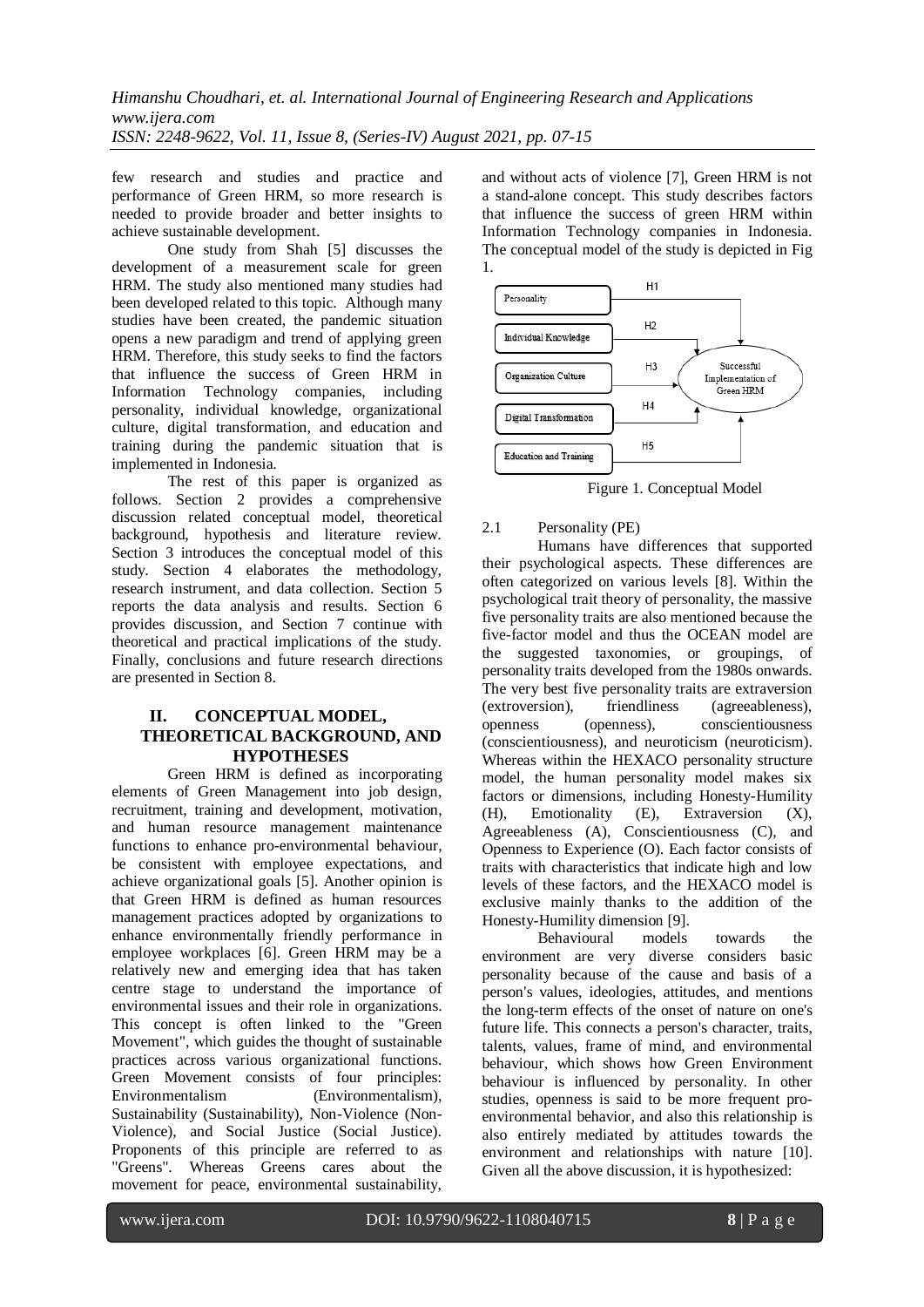#### *H1: Personality influences the success of Green HRM.*

2.2 Personality (PE) Individual Knowledge (IK)

An employee who knows environmentally friendly behaviour and greening in accordance together with his education and life background is what this study refers to. Rarely will individuals exhibit pro-environmental behaviour or act in an environmentally friendly manner if they need little knowledge of the impact of their actions on the environment. If an employee does not know greening and its effects on the environment and society, it is tough to be environmentally friendly [11]. The more knowledge employees have about environmentally friendly behaviour and, therefore, the impact of their behaviour, the better it's to predict environmentally friendly behaviour. Thus, our hypothesized is:

*H2: Individual knowledge influences the success of Green HRM*

# 2.3 Organization Culture (OC)

Organizational culture may be a collection of values and elements that determine the identity and treatment of a corporate organization. Organizational culture is a component of the company's strategy to realize the goals that began within the company's vision and mission [12].

The size and indicators of organizational culture provide a characteristic of organizational culture in dynamic companies, namely: a) Innovation and Risk Taking. The extent to which employees are encouraged to be innovative and dare to require risks. b) Attention to detail. The degree to which employees are expected to demonstrate accuracy and analytical skills. c) Result Orientation. The degree to which management focuses more on results than on the techniques for achieving them and, therefore, the processes want to achieve them. d) Human Resources Orientation. The degree to which management decisions are made considers their effect on the people within the organization. e) Team Orientation. The degree to which work activities are performed in teams instead of individuals. f) Aggressiveness. The degree to which employees exhibit aggressive and competitive traits. g) Stability. The extent to which organizational activity is emphasized to take care of the established order instead of growth. It also defines "Organizational culture is the set of shared values, beliefs, and norms that influence how employees think, feel, and behave toward each other and toward people outside the organization [13].

Having a Green Policy and environmentally friendly activities within the organization can provide a culture where employees will attempt to

behave and act by the foundations of the Green Movement. Environmentally friendly human resource management tools within the workplace can make employees understand the green concept and appreciate this culture in their organizations. Therefore, employees who have worked during a pro-environmental culture are going to be easier to manage in applying the Green HRM management concept, and this leads to the following hypothesized:

*H3: Organizational culture influences the success of Green HRM*

# 2.4 Digital Transformation (DT)

About technological developments it is leading to a digital divide that happens in every organization. More precisely, the digital divide also refers to the higher use of data and Communication Technology (ICT) by various countries from developed to developing countries or maybe to a variety of ICT experts or specialists trained in developed countries as compared to those from developing countries. This gap can occur for various reasons—definition of digital transformation as using technology to increase the performance or range of a company generally. Also, emphasize where Digital transformation is the third and highest level of attained digital skills when digital use is carried out. It also facilitates innovation and creativity and encourages significant changes in the professional or knowledge field. Definition, Another fairly common form of digital transformation is the change caused or influenced by the use of digital technology in every aspect of human life [14].

Therefore, digital transformation concerning ICT access can cause behaviours and actions incompatible with environmentally friendly behaviour and environmental management; conversely, those with more access to ICTs and better knowledge of their use were ready to exhibit more environmentally friendly behaviours. Thus, our hypothesized is:

*H4: Digital transformation influences the success of Green HRM*

# 2.5 Education and Training (ET)

The organization's success in training and educating employees to behave in an environmentally friendly manner and act in a proenvironment manner is one of the factors that influence the successful practice of Green HRM. Education and training programs must cover a good range of various issues, including social and environmental in the least levels, from rock bottom level to the highest level. The Orientation Green Program should be included as an integral part of all training steps for workers. Employees must be told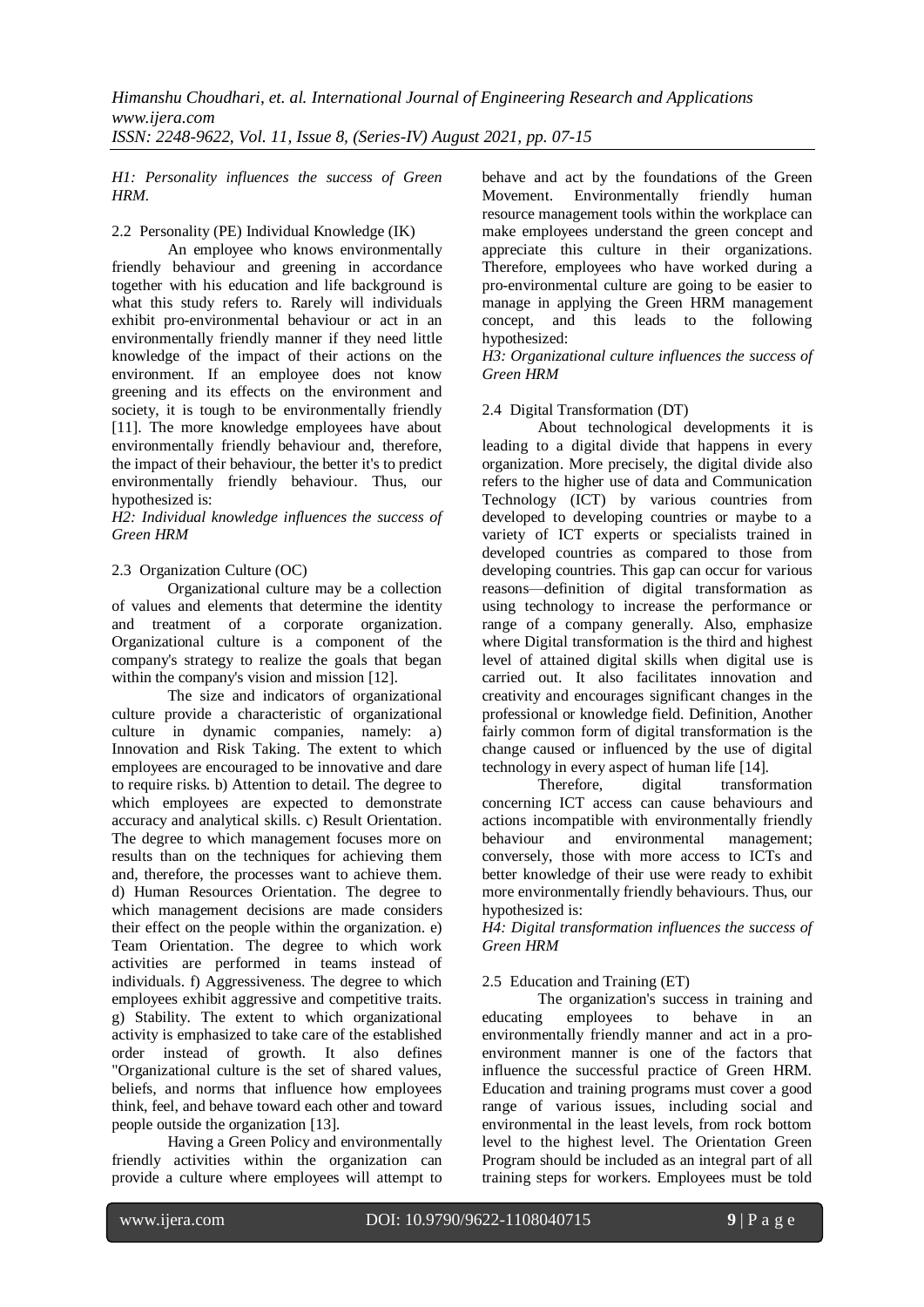of environmentally friendly policies and procedures, etc. it is vital to think pro-environment and be environmentally friendly. Organizations with more environmentally friendly levels of performance and behavior can increase employees' general outlook and cause high attention of potential employees who have an interest within the company. Also, it is necessary to enhance the environment in leading the organization to extend the competence of employees to form products supported by environmental regulations [15].

Working consistently with environmental standards and increasing productivity will cause a discount on negative environmental effects. As mentioned above, training has a crucial role as a key to achieving Green HRM goals. Therefore, we hypothesized:

*H5: Education and training influences the success of Green HRM*

## **III. METHODOLOGY OF RESEARCH**

3.1 Research Instrument Development

This study seeks to find the factors that influence the success of Green HRM in Information Technology companies, including personality, individual knowledge, organizational culture, digital transformation, and education and training.

#### 3.2 Data Collection and Sample

This study seeks to find the factors that influence the success of Green HRM in Information Technology companies, including personality, individual knowledge, organizational culture, digital transformation, and education and training.

Primary data for this research are obtained from employees of Information Technology companies in Indonesia by sending online questionnaires using the google forms link. For this study, a questionnaire on a Likert scale was developed where the respondents used a score of  $5 =$ strongly agree, score  $4 =$  agree, score  $3 =$  neutral, score  $2 =$  disagree, score  $1 =$  strongly disagree.

The results of a survey by the Central Agency of Statistics on the state of employment in Indonesia in February 2020 amounted to 131,030,000 people and 0.72% working within the Information Technology and Communication sector; the whole employee was 943,416 population in this sector. The sampling uses a 5% margin of error and 943,416 as population, leading to 399.8 rounded to 400 employees as sample size. Meanwhile, secondary data were obtained from preliminary studies on Green HRM. For detailed respondents, demographic profiles, see Table 1.

| Table 1. Sample demographics      |                  |                |  |  |
|-----------------------------------|------------------|----------------|--|--|
| <b>Variable</b>                   | <b>Frequency</b> | Percent        |  |  |
| Gender                            |                  |                |  |  |
| Male                              | 231              | 58             |  |  |
| Female                            | 169              | 42             |  |  |
| Total                             | 400              | 100            |  |  |
| Age                               |                  |                |  |  |
| 18 - 22 years                     | 15               | $\overline{4}$ |  |  |
| 22 - 27 years                     | 77               | 19             |  |  |
| 27 - 32 years                     | 151              | 38             |  |  |
| $>$ 32 years                      | 157              | 39             |  |  |
| Total                             | 400              | 100            |  |  |
| <b>Education</b>                  |                  |                |  |  |
| Postgraduate                      | 45               | 11             |  |  |
| Undergraduate                     | 311              | 78             |  |  |
| Diploma                           | 35               | 9              |  |  |
| <b>High School</b>                | 9                | $\overline{2}$ |  |  |
| Total                             | 400              | 100            |  |  |
| <b>Work Experiences</b>           |                  |                |  |  |
| $00 - 06$ months                  | 57               | 14             |  |  |
| $01 - 03$ years                   | 57               | 14             |  |  |
| 03 - 05 years                     | 120              | 30             |  |  |
| $> 5$ years                       | 166              | 42             |  |  |
| Total                             | 400              | 100            |  |  |
| <b>Familiarity with Green HRM</b> |                  |                |  |  |
| Familiar                          | 147              | 37             |  |  |
| Not Familiar                      | 253              | 63             |  |  |
| Total                             | 400              | 100            |  |  |

# **IV. DATA ANALYSIS AND RESULTS**

PLS-SEM (Partial Least Square-Structural Equation Modelling) was adopted to analyze our model. PLS-SEM has become the quality in Business and Management research in investigating causal relationships between latent constructs. PLS-SEM is extremely attractive to researchers because it allows estimating complex models with many constructs, indicator variables, and structural paths without imposing distribution assumptions on data or not supported many assumptions [16]. In this study, SmartPLS 3.2.9 was used as the main tool to analyze data. Details of measurement model analysis and structural model analysis are listed in the following sections.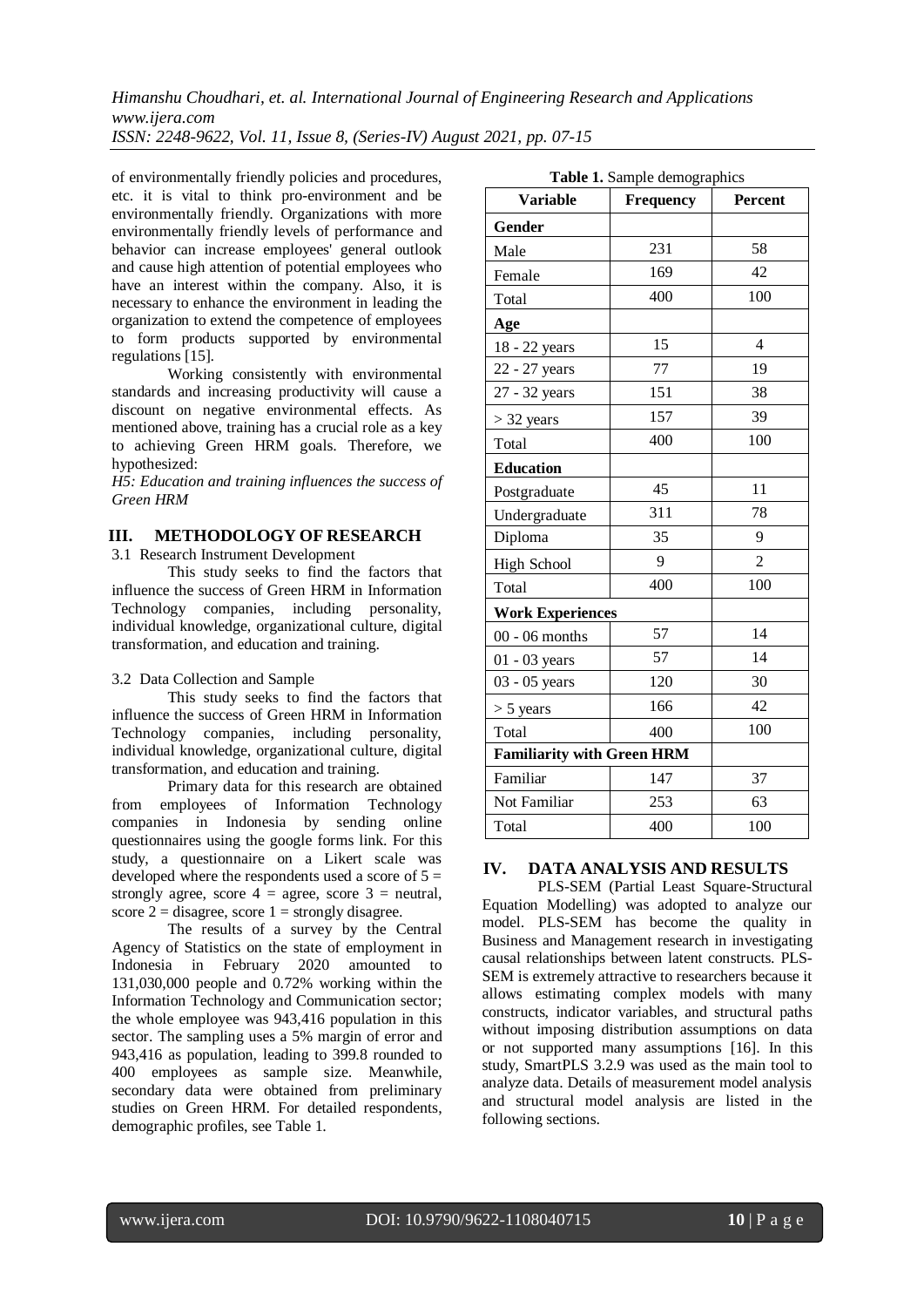#### 4.1 Measurement Model Analysis

The outer model shows how the manifest or observed variable represents the latent variable to be measured. In conducting the analysis, this model specifies the relationship between latent variables and their indicators. The validity test is a measure of whether each question presented in the form of a questionnaire can represent the variable under study. The validity measurement was done by using Convergent validity and discriminant validity.

The results in Table 2 show that the 5 variables used in this Green HRM study include Personality, Individual Knowledge, Organizational Culture, Digital Transformation, and Training Education in each question representing each variable having an Internal Consistency Reliability (Cronbach's Alpha α  $> 0.6$  and Composite Reliability CR  $> 0.7$ ), Indicator Reliability (>=0.7), Convergent Validity (Average variance extracted  $(AVE) > 0.5$ ) and Discriminant Validity (Fornell-Lacker's Criterion) were assessed, hence the questions are representing each variable meets the requirements. Furthermore, the reliability measurement shows the accuracy of the consistency of respondent's answers in the variables used to determine whether the respondent is consistent in answering each problem in this study.

AVE value greater than  $> 0.5$ . that show convergent validity. It is evident from Table 3. that the diagonal elements (the square root of AVE) for each construct is more than its highest correlation with other constructs that show discriminant validity among the constructs. The inner model can be evaluated by looking at the r-square, path coefficient, T-statistic (bootstrapping), predictive relevance, and model fit.

# 4.2 Structural Model Analysis

The inner model can be evaluated by looking at the r-square, path coefficient, T-statistic (bootstrapping), predictive relevance, and model fit.

# 4.2.1 Coefficient of Determination (R2)

The coefficient of Determination (R2) is calculated to evaluate the predictive power of the model. Fig 2. shows the results of structural model analysis. The endogenous construct, namely IM (49.7%). Thus, the proposed model has moderate

level predictive power to explain successful Green HRM implementation.

### 4.2.2 Hypothesis Testing

Path coefficient evaluation is used to show how strong is the effect or influence of the independent (exogenous) variable on the dependent (endogenous) variable. Meanwhile, to determine whether a hypothesis is accepted or rejected, observations are made on the significance value between the constructs, t-statistics, and p-values. For hypothesis testing, the bootstrapping procedure was used with 5000 bootstrap subsamples. Path coefficients with the relevant t and p values have been considered for the evaluation of results. Table 5. lists results of hypotheses testing

### 4.2.3 Predictive Relevance (Q2)

To know the predictive relevance of the structural model, Q2 is estimated. It helps in understanding whether an endogenous variable is predicted correctly by its indicators in the reflective model. To obtain the value of Q2, we used the blindfolding procedure for an omission distance of 7. Values of Q2 for all endogenous variables IM (0.404) is above the threshold value zero that show the predictive relevance of the model [17].

It can be explained that the biggest influence is shown on the influence of the education and training variables on the success of Green HRM with a value of 8,486. Then the second biggest influence is the influence of personality variables on the success of Green HRM with a value of 3.842. The third most significant influence is the influence of the Digital Transformation variable on the success of Green HRM with a value of 3.255. The fourthlargest influence is the influence of individual knowledge variables on the success of Green HRM, with a value of 2.741. Then the smallest is the influence of organizational culture variables on the success of Green HRM of 0.848. Based on this description, it can be concluded that the model in this variable has a positive path coefficients value. This can be seen because the greater the value of the path coefficients, the stronger the influence or relationship between these variables.

Table 2. Results of Cronbach's Alpha, Composite Reliability, and AVE Analysis

| <b>Construct</b>              | Cronbach's<br><b>Alpha</b> | rho A | Composite<br><b>Reliability</b> | <b>AVE</b> |
|-------------------------------|----------------------------|-------|---------------------------------|------------|
| <b>Digital Transformation</b> | 0.777                      | 0,799 | 0.899                           | 0,816      |
| <b>Education Training</b>     | 0.757                      | 0,768 | 0.860                           | 0,672      |
| <b>Individual Knowledge</b>   | 0,732                      | 0.743 | 0.881                           | 0,788      |
| <b>Organization Culture</b>   | 0,748                      | 0.790 | 0,849                           | 0,653      |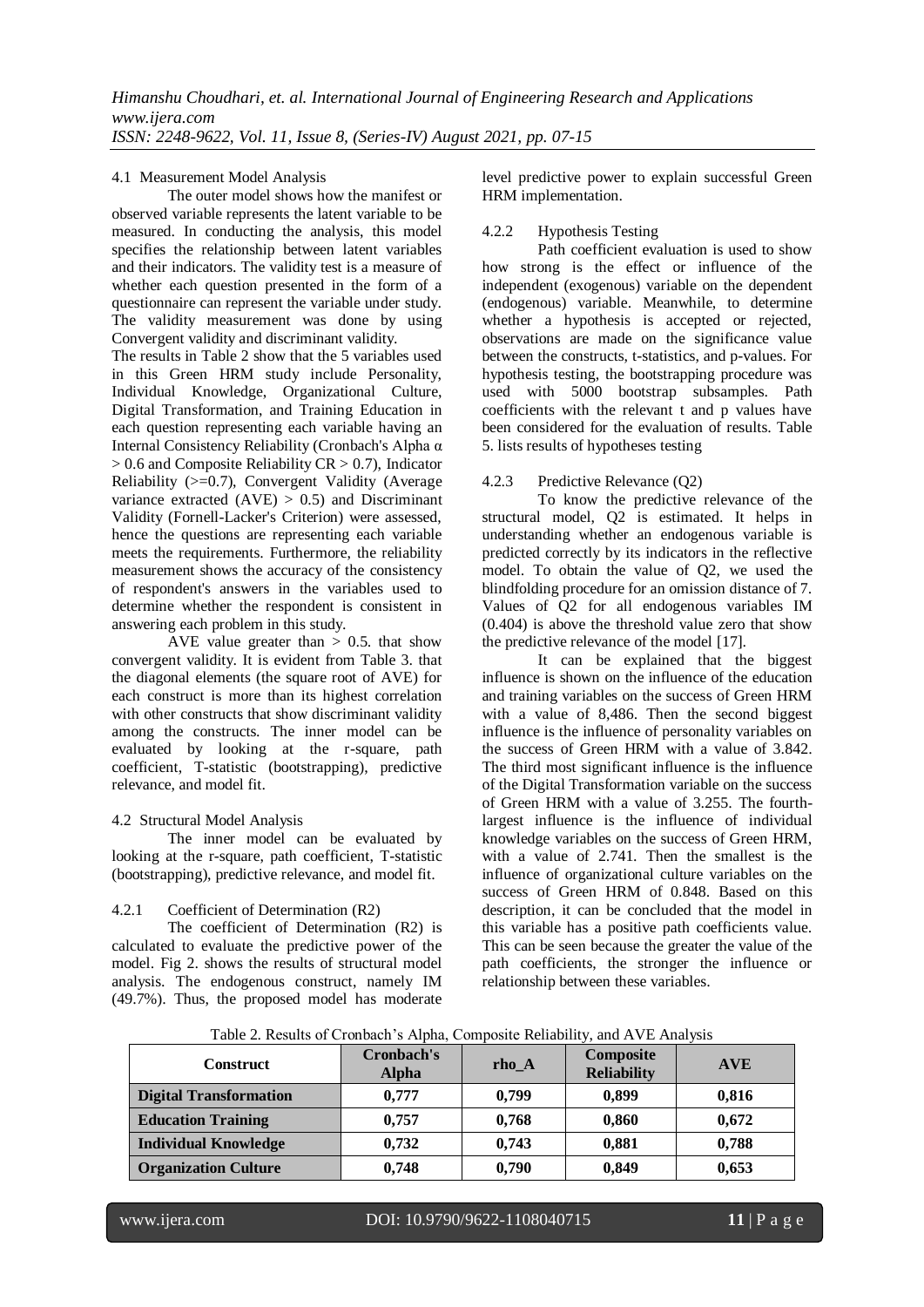| <b>Personality</b>               | 0.756 | 0.763 | 0.845 | 0.576 |
|----------------------------------|-------|-------|-------|-------|
| <b>Successfully of Green HRM</b> | 0.810 | 0.811 | 0.913 | 0.840 |

| $1 \text{ and } 3$ . Dhoch infinition $\sqrt{2}$ |                                         |                                     |                                       |                                       |                    |                                               |
|--------------------------------------------------|-----------------------------------------|-------------------------------------|---------------------------------------|---------------------------------------|--------------------|-----------------------------------------------|
| <b>Construct</b>                                 | <b>Digital</b><br><b>Transformation</b> | <b>Education</b><br><b>Training</b> | <b>Individual</b><br><b>Knowledge</b> | <b>Organization</b><br><b>Culture</b> | <b>Personality</b> | <b>Successfully</b><br>of Green<br><b>HRM</b> |
| DT1                                              | 0,883                                   | 0,451                               | 0,421                                 | 0,370                                 | 0,379              | 0,404                                         |
| DT <sub>2</sub>                                  | 0,923                                   | 0,506                               | 0,399                                 | 0,357                                 | 0,404              | 0,494                                         |
| ET1                                              | 0,406                                   | 0,779                               | 0,262                                 | 0,332                                 | 0,406              | 0,474                                         |
| ET <sub>2</sub>                                  | 0,475                                   | 0,836                               | 0,342                                 | 0,389                                 | 0,368              | 0,520                                         |
| ET3                                              | 0,428                                   | 0,844                               | 0,328                                 | 0,356                                 | 0,401              | 0,602                                         |
| IK1                                              | 0,385                                   | 0,351                               | 0,905                                 | 0,334                                 | 0,404              | 0,248                                         |
| IK2                                              | 0,421                                   | 0,324                               | 0,870                                 | 0,352                                 | 0,316              | 0,214                                         |
| IM1                                              | 0,457                                   | 0,630                               | 0,250                                 | 0,354                                 | 0,437              | 0,920                                         |
| IM2                                              | 0,462                                   | 0,567                               | 0,228                                 | 0,346                                 | 0,470              | 0,913                                         |
| OC1                                              | 0,435                                   | 0,414                               | 0,435                                 | 0,830                                 | 0,442              | 0,391                                         |
| OC2                                              | 0,254                                   | 0,291                               | 0,248                                 | 0,825                                 | 0,300              | 0,249                                         |
| OC3                                              | 0,222                                   | 0,328                               | 0,182                                 | 0,768                                 | 0,325              | 0,242                                         |
| PE1                                              | 0,304                                   | 0,364                               | 0,188                                 | 0,294                                 | 0,772              | 0,367                                         |
| PE <sub>2</sub>                                  | 0,378                                   | 0,396                               | 0,374                                 | 0,307                                 | 0,757              | 0,348                                         |
| PE3                                              | 0,347                                   | 0,377                               | 0,398                                 | 0,328                                 | 0,774              | 0,440                                         |
| <b>PE4</b>                                       | 0,286                                   | 0,305                               | 0,265                                 | 0,472                                 | 0,733              | 0,330                                         |





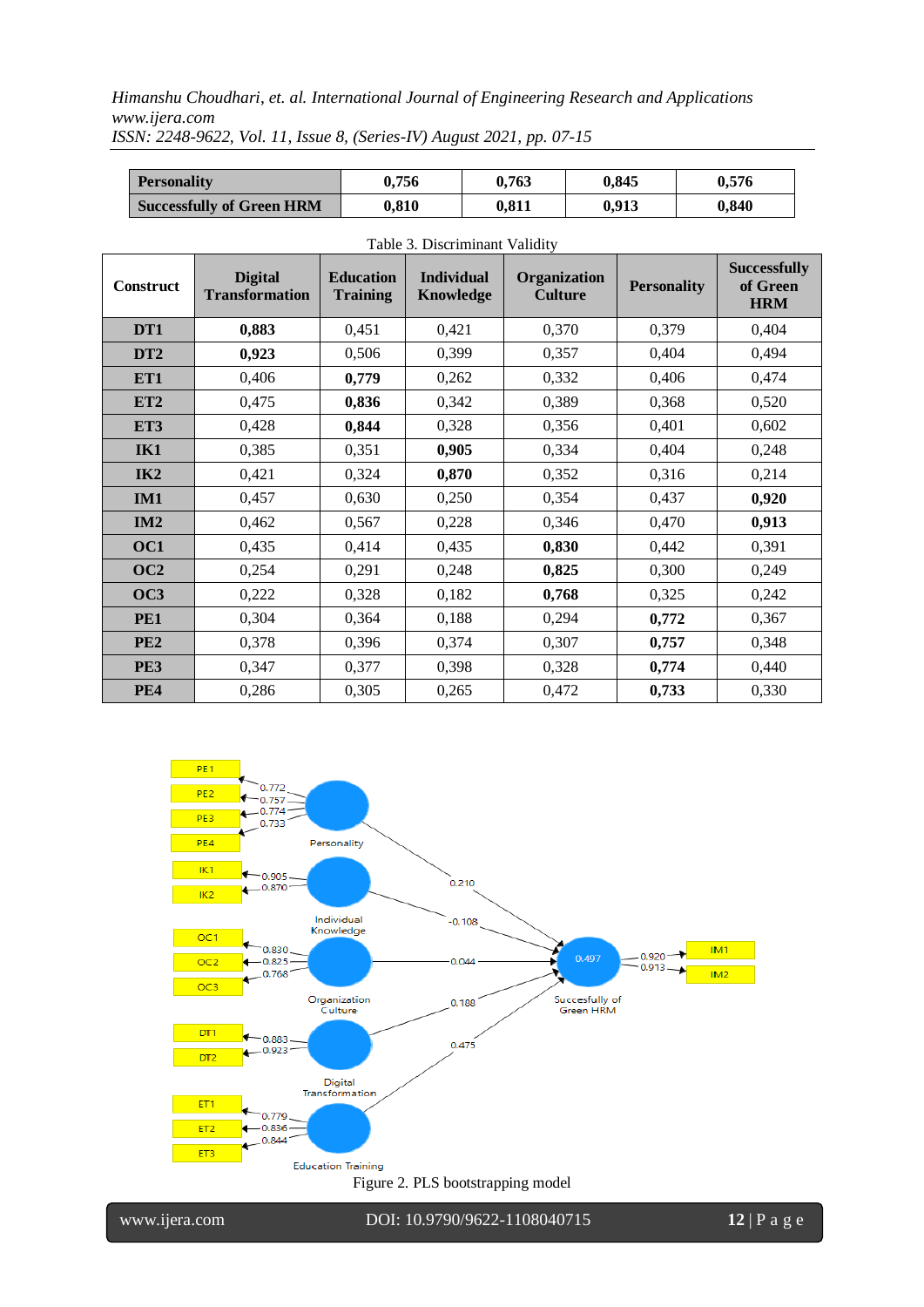| <b>Table 4. Path Coefficients results</b>                  |                                  |                                     |                                                |                                    |                    |  |
|------------------------------------------------------------|----------------------------------|-------------------------------------|------------------------------------------------|------------------------------------|--------------------|--|
| Hypotheses #                                               | Original<br><b>Sample</b><br>(O) | <b>Sample</b><br><b>Mean</b><br>(M) | <b>Standard</b><br><b>Deviation</b><br>(STDEV) | <b>T</b> Statistics<br>( O/STDEV ) | P<br><b>Values</b> |  |
| Digital Transformation -> Succesfully of Green HRM         | 0.188                            | 0.183                               | 0.058                                          | 3.255                              | 0.001              |  |
| <b>Education Training -&gt; Succesfully of Green HRM</b>   | 0.475                            | 0.476                               | 0.056                                          | 8.486                              | 0,000              |  |
| Individual Knowledge -> Succesfully of Green HRM           | $-0.108$                         | $-0.106$                            | 0.039                                          | 2.741                              | 0,006              |  |
| <b>Organization Culture -&gt; Succesfully of Green HRM</b> | 0.044                            | 0.050                               | 0.052                                          | 0.848                              | 0.397              |  |
| <b>Personality -&gt; Succesfully of Green HRM</b>          | 0.210                            | 0.213                               | 0.055                                          | 3.842                              | 0.000              |  |

| <b>Table 5.</b> Predictive Relevance Value |            |            |                    |  |  |
|--------------------------------------------|------------|------------|--------------------|--|--|
| <b>Construct</b>                           | <b>SSO</b> | <b>SSE</b> | $Q^2$ (=1-SSE/SSO) |  |  |
| <b>Digital Transformation</b>              | 800,000    | 800,000    |                    |  |  |
| <b>Education Training</b>                  | 1200,000   | 1200,000   |                    |  |  |
| <b>Individual Knowledge</b>                | 800,000    | 800,000    |                    |  |  |
| <b>Organization Culture</b>                | 1200,000   | 1200,000   |                    |  |  |
| <b>Personality</b>                         | 1600,000   | 1600,000   |                    |  |  |
| <b>Successfully of Green HRM</b>           | 800,000    | 476,974    | 0.404              |  |  |

#### **Table 5.** Predictive Relevance Value

#### **V. DISCUSSION**

This study showed, higher % of employees who are not familiar than those familiar with Green HRM practices in Information Technology companies in Indonesia. At the same time, information technology companies in Indonesia have shown the implementation of Green Recruitment & Selection, Green Training and Development, Green Performance & Appraisal, Green Compensation & Rewards, and corporations must improve their practices in Green Employee Engagement.

Regarding the variables of the success factors in the implementation of Green HRM, this study shows that the predictive relevance value is 0.404, where if the value is above zero, then the observation results are in a suitable category, while for the model, the NFI value is 0.647 or around 64.7% of the research model fit. The results of this study based on hypothesis testing are shown in Table 6.

Table 6. NFI Results

|                   | <b>Saturated</b><br><b>Model</b> | <b>Estimated</b><br><b>Model</b> |
|-------------------|----------------------------------|----------------------------------|
| <b>SRMR</b>       | 0,077                            | 0,077                            |
| d ULS             | 0,798                            | 0,798                            |
| d G               | 0,363                            | 0,363                            |
| <b>Chi-Square</b> | 930,270                          | 930,270                          |
| <b>NFI</b>        | 0.647                            | 0.647                            |

#### 5.1 The influence of personality on the success of Green HRM

The results that can be expressed in this study are that personality influences on the success of Green HRM. In this case, the statement is strengthened by proving the t statistical value of t statistical  $4.030$  t table 1.96 or p-value  $0.000 < 0.05$ . This illustrates that employee personalities who are full of awareness of environmentally friendly

behavior will drive the successful implementation of Green HRM. Behavioral models towards the environment are very diverse [18] considers basic personality as the cause and basis of a person's values, ideologies, attitudes and mentions the longterm effects of the onset of personality on one's future life. This makes the relationship between a person's character, traits, talents, values, frame of mind, and environmental behavior which shows how Green Environment behavior is influenced by personality [19].

#### 5.2 The Influence of Individual Knowledge on the success of Green HRM

The results that can be expressed in this study are that Individual Knowledge influences the success of Green HRM. This statement is strengthened by evidence by the t statistical value of 2.537> t table 1.96 or p-value 0.011 < 0.05. This illustrates that the higher the level of individual employee knowledge, the more successful the implementation of Green HRM will be. If an employee does not know greening and its effects on the environment and society, then it is not easy to be environmentally friendly [20]. Thus, the higher the level of employee knowledge about environmentally friendly behaviour and the impact of their behaviour, the easier it is predicted to behave in an ecologically friendly manner [21].

#### 5.3 The Influence of Organizational Culture on the Success of Green HRM.

The results that can be expressed in this study are that Organizational Culture does not influences on the success of Green HRM. This statement is strengthened by evidenced by the t statistic value of 0.892 <t table 1.96 or p-value 0.373> 0.05. This illustrates that organizational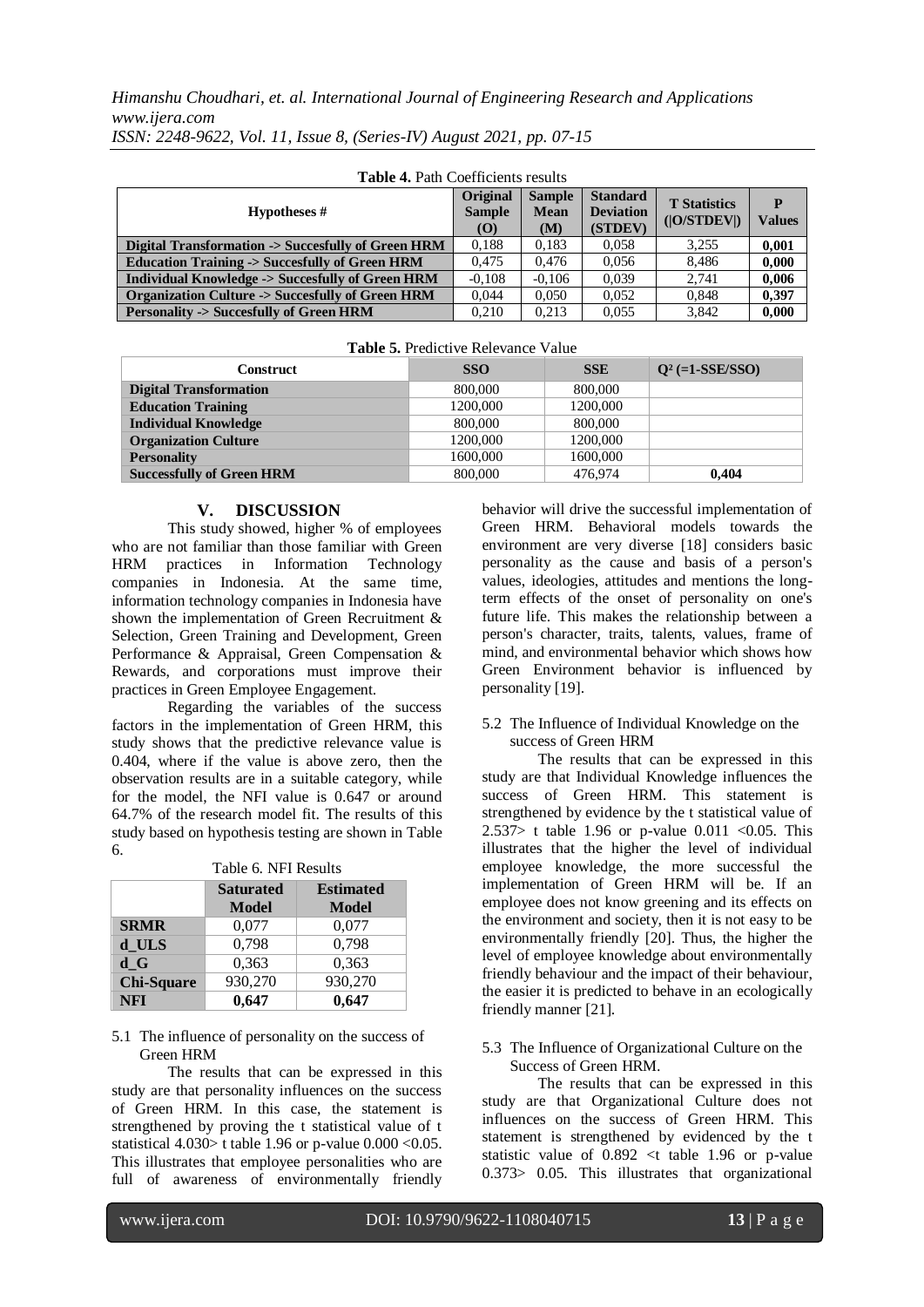culture does not effect on the successful implementation of Green HRM. Employees who are willing to do more, related to the environment outside of their formal responsibilities are known as Organizational Citizenship Behavior for the Environment (OCBE). OCBE employees are indispensable for realizing the sustainable proenvironment goals of an organization [22].

5.4 The influence of Digital Transformation on the success of Green HRM

The results that can be expressed in this study are that Digital Transformation influences the success of Green HRM. This statement is strengthened by evidence by the t statistical value of 2.857> t table 1.96 or p-value 0.004 <0.05. The effects of digital transformation have also influenced various sectors in business, such as changing the way employees carry out work, communicating, and consumer behavior patterns [23]. Digital technology facilitates the desire of various individuals to be able to connect the physical world with the digital world [24].

5.5 The Effect of Education and Training on the success of Green HRM

The results that can be expressed in this study are that Education and Training influences the success of Green HRM. This statement is strengthened by evidence by the t statistical value of 8.649> t table 1.96 or p-value  $0.000 < 0.05$ . This shows that employee education and training in the company has an effect on environmentally friendly awareness in encouraging the successful implementation of Green HRM. Also, a higher level of training in the company has a more pronounced effect on environmentally friendly behavior. Shows it is the most significant impact on environmental awareness among employees is through Green Training and Development. Green Training and Development is responsible for creating a culture to foster Green Organization practices. Likewise, [25] discuss the value of Green Training and Development in providing the knowledge and abilities needed for good environmental performance.

### **VI. THEORETICAL & PRACTICAL IMPLICATION**

This study provides guidelines to policymakers with Green HRM practices in Information technology companies that support green behavior. However, during this COVID 19 pandemic, Green HRM practices can facilitate policymakers to take advantage of the skills and expertise of employees in providing solutions for environmental issues at the workplace.

# **VII. CONCLUSION**

The main aim of this study to examine the Green HRM practices on Information Technology companies in Indonesia. A survey-based method was adopted, and to achieve the research objective, this study used SmartPLS 3.2.9 software for statistical analysis. The findings show that not all employees are familiar with Green HRM practices. Most Information and Technology Companies in Indonesia have implemented Green Recruitment and Selection and Green Training and Development. However, Green Performance Appraisal, Green Compensation and Rewards and Green Employee Engagement have been implemented, but it needs to be improved so that employees will be more familiar with the concept of Green HRM. The need to maintain a sustainable environment can be done by integrating the management environment and HRM. This integration is carried out by developing the Green HRM concept in information technology companies in Indonesia.

# **REFERENCES**

- [1] BP, "Stratistical Review of World Energy," *Stat. Rev. World Energy*, vol. 67, pp. 1–56, 2020, [Online]. Available: bp.com/statisticalreview.
- [2] C. M. Mathapati, "Green HRM: A strategic facet," *Tactful Manag. Res. J.*, vol. 2, no. 2, pp. 1–6, 2013.
- [3] K. Jyoti, "Green HRM –People Management Commitment to Environmental Sustainability," *SSRN Electron. J.*, 2019, doi: 10.2139/ssrn.3323800.
- [4] P. A. Yuliani, "3.914 Perusahaan Sudah Terapkan WFH," *Media Indonesia*, 2020. https://mediaindonesia.com/megapolitan/3090 73/3914-perusahaan-sudah-terapkan-wfh (accessed Aug. 09, 2021).
- [5] M. Shah, "Green human resource management: Development of a valid measurement scale," *Bus. Strateg. Environ.*, vol. 28, no. 5, pp. 771–785, Jul. 2019, doi: 10.1002/bse.2279.
- [6] J. Dumont, J. Shen, and X. Deng, "Effects of Green HRM Practices on Employee Workplace Green Behavior: The Role of Psychological Green Climate and Employee Green Values," *Hum. Resour. Manage.*, vol. 56, no. 4, pp. 613–627, Jul. 2017, doi: 10.1002/hrm.21792.
- [7] N. Gupta and V. Sharma, "Exploring Employee Engagement—A Way to Better Business Performance," *Glob. Bus. Rev.*, vol. 17, no. 3\_suppl, pp. 45S-63S, Jun. 2016, doi: 10.1177/0972150916631082.
- [8] A. J. Elliot and T. M. Thrash, "Approach-